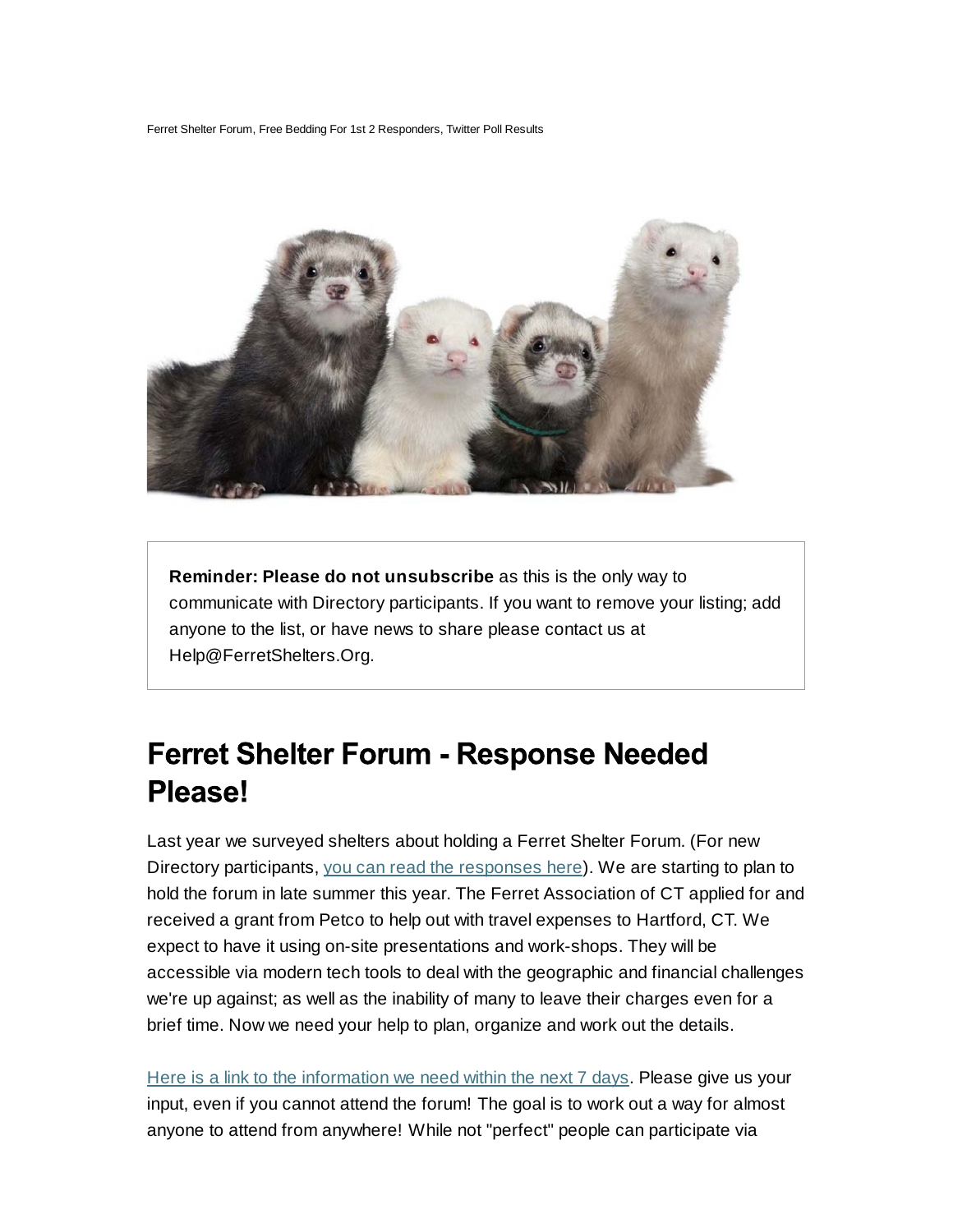computer apps. Hartford has a new state of the art facility that non-profit can rent inexpensively. We will need some intrepid "guinea ferrets" to test it out! So please reach out to anyone you know who loves tech challenges! Email your responses, ideas, suggestions to LVGruden@FerretAssn.Org by February 7th so we can, at the very least, lock in the date.

## **Free Ferret Bedding**

The free ferret bedding FACT sent out in late November went fairly smoothly. 17 parcels with over 125 pounds of new and used bedding and a few toys went out to 16 shelters who sent in requests. Vanessa and I tried our best to divide up piles of bedding from our member's stash as best we could along with supplemental donations we received. Most acknowledged receipt. We hope all were able to put most or all to good use or at least share with others.

We have enough for two additional shelters - probably 6 to 9 pounds of bedding each. No Della beds, but all in good to very good used condition. If anyone can use it, please email Vanessa at LVGruden@FerretAssn.Org. It goes to the first two shelters who request it.

## **Twitter Poll Results**

We received only 9 responses to our Twitter Poll. I've posted the responses in the Resources section of the Shelter Directory - under the Survey Results Tab. Other than most of us being busy, seems it isn't just Twitter that finds 140 characters of text limiting! It will be interesting to see if plans to change the platform will have any effect. FACT does have followers, and it has its uses (though limited). By "attaching" to your FACEBOOK posts, you can eliminate the extra work of having yet another social platform.

# # #

Best wishes for the New Year and we look forward to hearing from you!

Ann Gruden Ferret Shelters Directory Administration Ferret Association of Connecticut